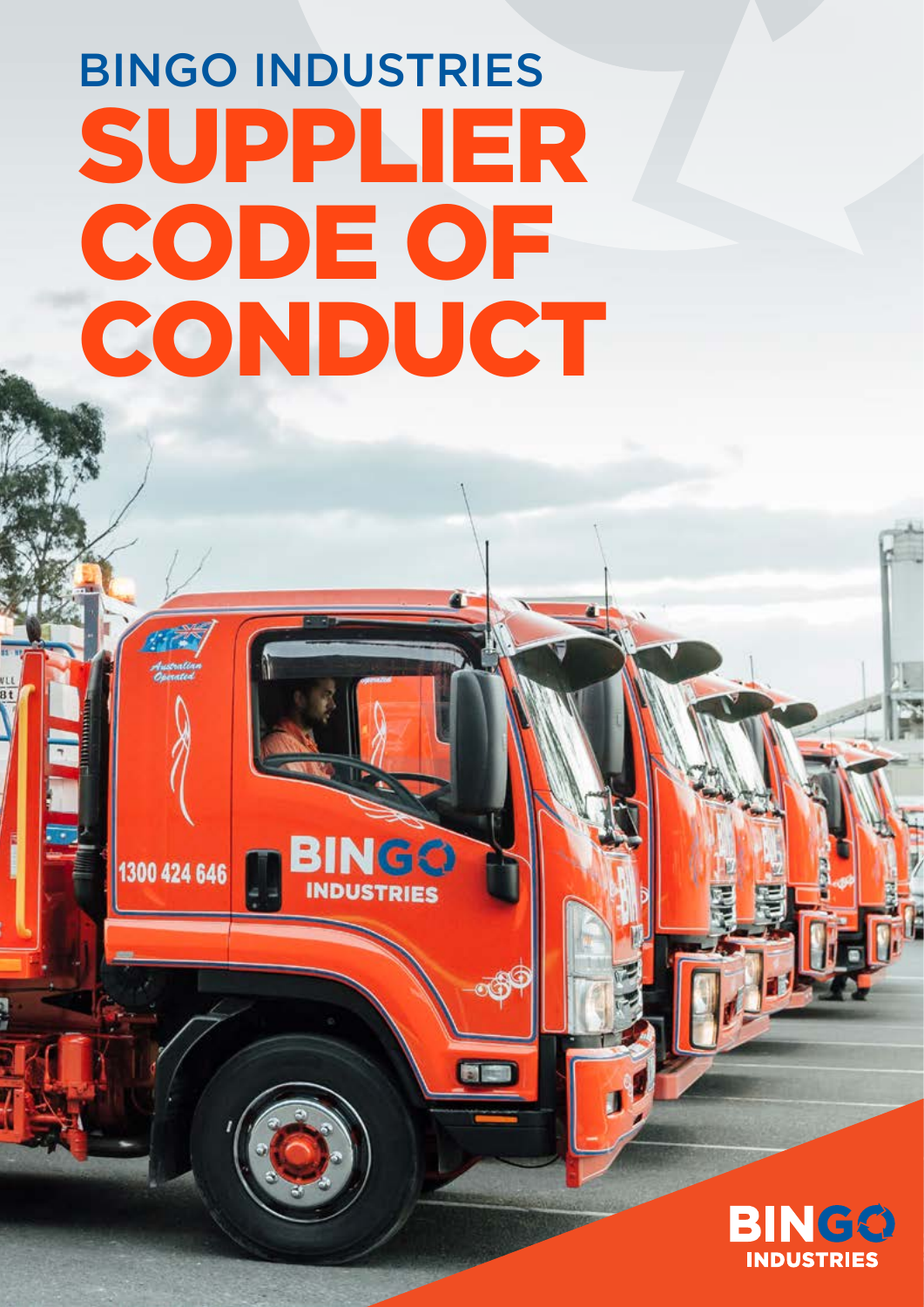

#### **About BINGO**

**BINGO is an recycling and waste management company providing end-toend solutions across the waste management supply chain including collections, processing, separation, recycled product manufacturing and disposal.**

We manufacture a range of recycled building and landscaping products as part of our ECO Products range, including recycled sand and soils, aggregates, road base and mulch. Through our subsidiary TORO, BINGO is also Australia's leading manufacturer of waste equipment and steel bins.

BINGO operates across the Building and Demolition (B&D) and Commercial & Industrial (C&I) waste streams. B&D waste includes demolition and construction of residential and commercial building projects, infrastructure projects and the home owner market. C&I waste is mostly from commercial businesses, retail and shopping centres, individual sites and the government sector. BINGO operates a fleet of collections vehicles and significant network of resource recovery and disposal facilities across NSW and VIC.

For BINGO to be able to carry out our resource recovery service and create our ECO Products, we are dependent on our suppliers who provide us with a range of products and services. As we hold ourselves to high standards of business practice, we also have an expectation that our suppliers, and our suppliers' suppliers (our upstream supply chain), operate in alignment with the core principals outlined in our Supplier Code of Conduct ('Code').

### **PUSHING FOR A WASTE FREE AUSTRAL**

*We acknowledge and pay our respects to Aboriginal and Torres Strait Islander peoples as the First peoples of Australia,*  whose ancestral lands and waters we work and live on. We pay our respect to Elders past, present and emerging, and *acknowledge the cultural authority of all Aboriginal and Torres Strait Islander peoples across Australia.*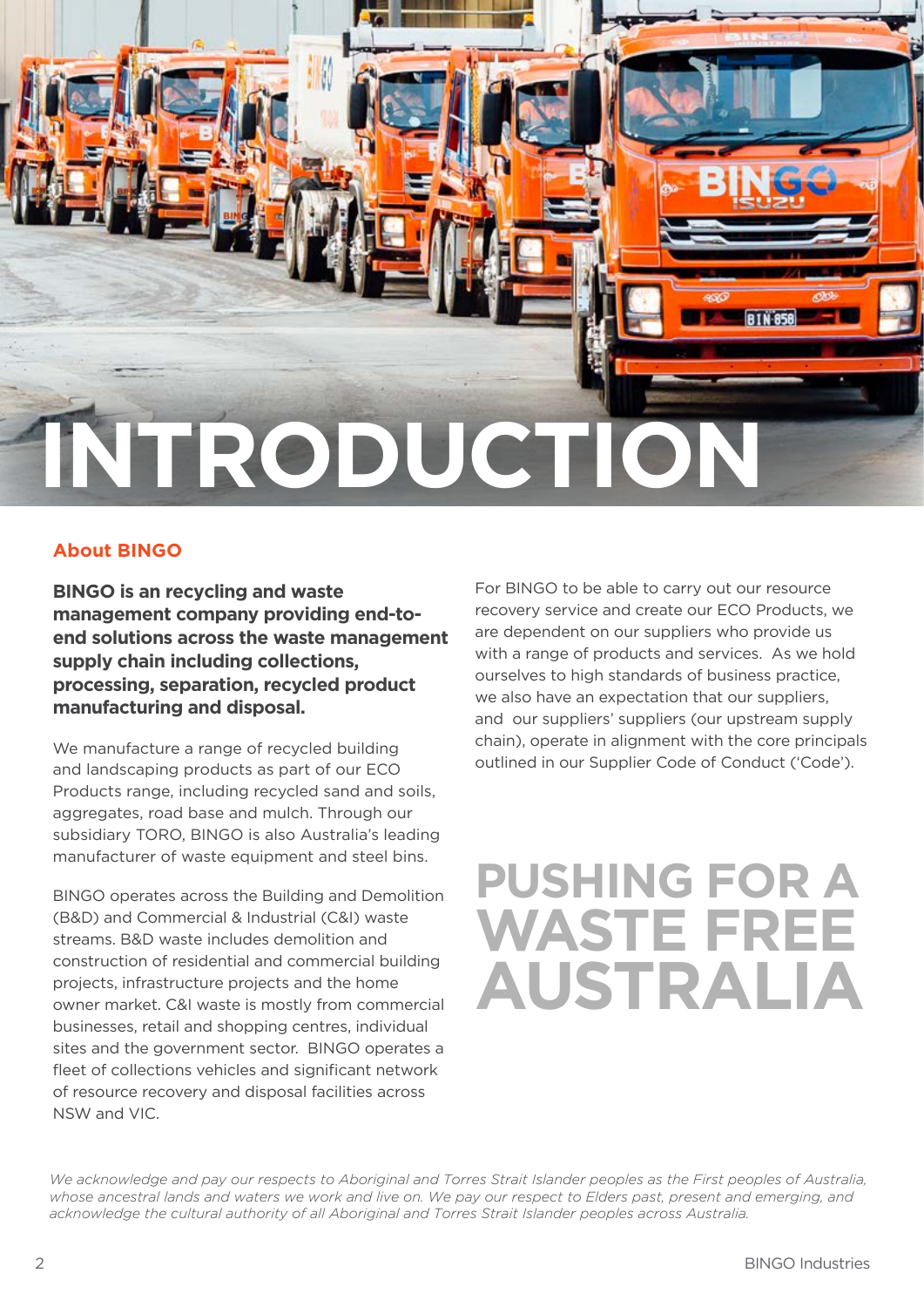#### **Committing to the UN Sustainable Development Goals**

#### **In 2015, United Nations member states committed to contributing to the delivery of the 17 agreed Sustainable Development Goals (SDGs).**

The purpose of the SDGs is to provide a global framework for improving health and education, reducing poverty and inequality and spurring economic growth while tackling climate change and working to preserve the natural environment. BINGO is committed to contributing to the SDG outcomes through adhering to sustainable business practices. While there are many SDGs that we focus on as a business, we have identified the SDGs that are most relevant to the application of this Code are:

- Decent work and economic growth:
- Partnerships for the Goals:
- Reduced inequalities; and
- Responsible consumption and production.

### **SUSTAINABLE DEVELOPMENT** GEALS



#### **Purpose of this Code**

#### **This Code outlines how BINGO will work with our suppliers to:**

- promote BINGO's expected standards of business practice throughout our supply chain, supporting our license to operate;
- reduce the environmental and social risks associated with our business activities;
- ensure BINGO's procurement practices are fair, ethical and abide by applicable laws and regulations;
- ensure BINGO's procurement activities are inclusive, allowing opportunity for business development that promotes diversity; and
- enhance their sustainability performance, realising mutually beneficial outcomes for BINGO, our supply chain and the communities in which we operate.

BINGO expects our suppliers to encourage and work with their respective suppliers and subcontractors to ensure that they also strive to meet the principles of this Code.

BINGO will work with our suppliers to ensure that we achieve improved outcomes in each of the key areas outlined in this Code.

BINGO looks to actively partner with suppliers that have already demonstrated they have adopted these principles or can demonstrate that they will work with us to achieve the standards set out in the Code.

The principles in this Code are underpinned by the Universal Declaration of Human Rights; the International Labour Organisation's (ILO) Declaration on Fundamental Principles and Rights at Work; the Rio Declaration on Environment and Development; and the United Nations Convention Against Corruption.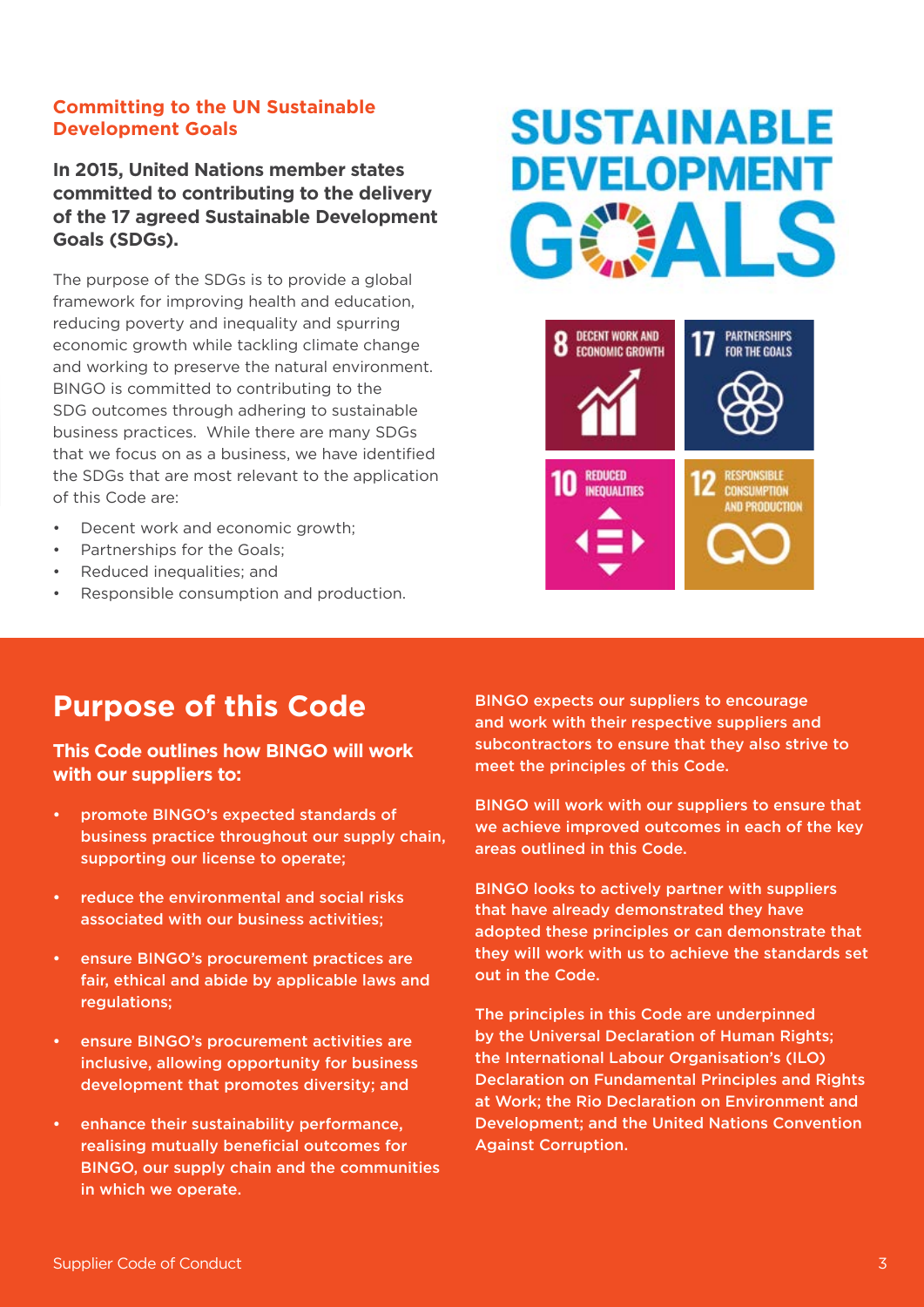

### **Human and Labour Rights SOCIAL**

At BINGO we respect and support human rights as set out in the Universal Declaration of Human Rights. It is expected that our suppliers comply with all applicable laws and respect internationally recognised human rights, wherever you operate. As a supplier to BINGO it is expected that you respect the human and labour rights of: workers; the communities affected by your activities; and your own supply chain.

#### **Child Labour**

Child labour is strictly prohibited in all jurisdictions where BINGO operates, and we maintain a zero tolerance for any child labour within our supply chain. Whilst direct operations may be in countries that have a lower likelihood of child labour it is important to recognise that many suppliers in your own supply chain may present a greater risk. It is expected that you will exert influence on subcontractors, suppliers and other business affiliates to combat child labour.

It is expected that minimum age provisions of national legislation are adhered to and where this may be insufficient, take into account international standards.

Suppliers should be consistent with the rights set forth in the Convention on the Rights of the Child, the ILO Minimum Age Convention (C.138-1973) or the Prohibition and Immediate Elimination of the Worst Forms of Child Labour Convention (C. 182- 1999).

#### **Forced Labour**

Suppliers should not be complicit in or benefit from forced labour. This includes not directly or indirectly using forced labour. There are several activities that are unacceptable including confiscating workers' identity documents, charging recruitment fees to workers or using any other form of coercion, threats or deception that result in preventing a worker from freely ceasing employment. BINGO expects its suppliers to prohibit any use of forced, bonded, indentured or involuntary labour, and embrace employment practices consistent with ILO conventions pertaining to forced labour. All work, including overtime work, will be voluntary and workers should be free to leave upon reasonable notice. Suppliers should also not mandate that workers hand over governmentissued identification, passports or work permits as a condition of employment.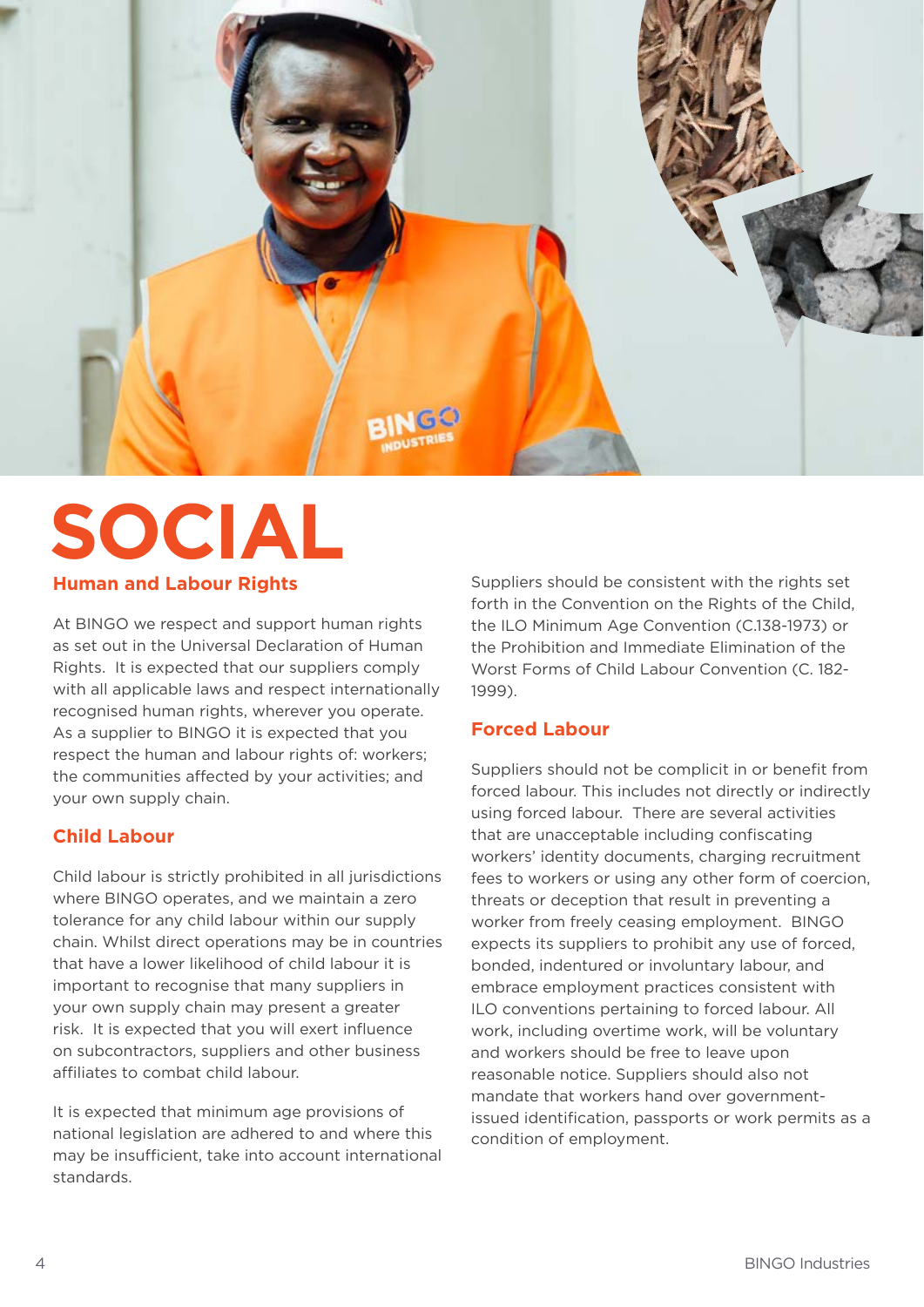

#### **Harassment and Abuse**

BINGO expects our suppliers to support and respect the protection of human rights and to ensure that they are not complicit in human rights abuses. We expect our suppliers to create and maintain an environment that treats all employees with dignity and respect and will not use any threats of violence, sexual exploitation or abuse, verbal or psychological harassment or abuse nor be complicit to such activities in your workforce.

#### **Anti-Discrimination**

There should be no discrimination in personnel practices or employment in relation to race, colour, sex, religion, political opinion, age, sexual orientation or disability. Employment should negate these discrimination characteristics and be awarded on merit or the inherent requirements of the job.

#### **Freedom of Association and Collective Bargaining**

Suppliers are to respect the rights of workers to associate freely and communicate openly with management regarding working conditions without fear of harassment, intimidation, penalty, interference or reprisal. Workers should be able to exercise lawful rights of free association, including joining or not joining any association of their choice. Suppliers must respect the legal right of workers to bargain collectively.

#### **Wages and Benefits**

All applicable laws relating to wages and benefits (inclusive of minimum wage, overtime pay) must be complied with. Payment to workers must be made in a timely manner.

#### **Working Hours**

Working hours are not to exceed the maximum set by law, including overtime, except in extraordinary business circumstances. Overtime and all applicable allowances will be paid in accordance with the industrial instrument that underpins employment. Suppliers must have an accurate time keeping system that effectively keep records of all time and attendance.

#### **Grievance Systems**

Supplier shall ensure that workers have an effective mechanism to report grievances and that facilitates open communication between management and workers.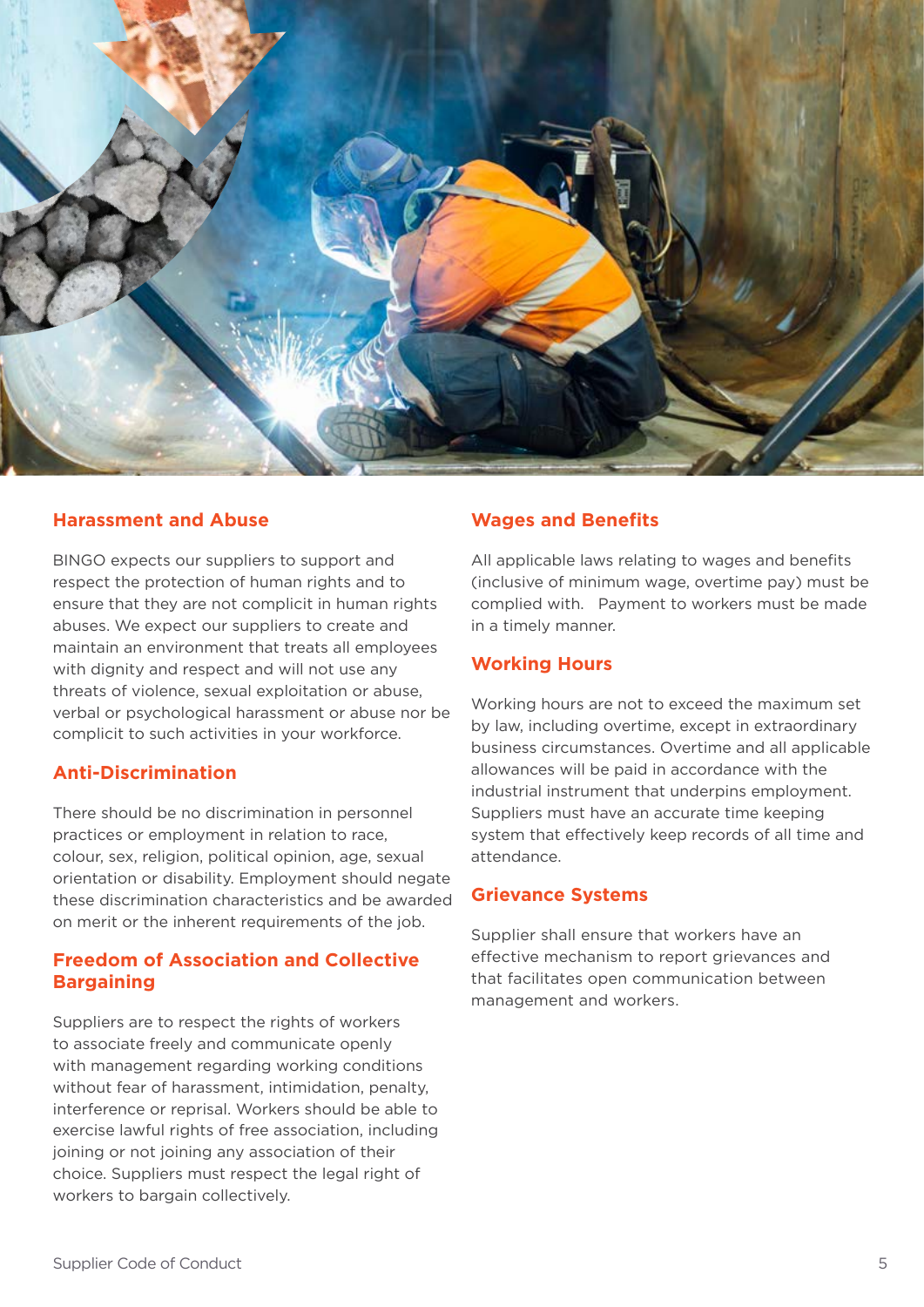# **HEALTH AND SAFETY**



Workplace health, safety and wellbeing is a priority for BINGO, and we live by our Zero Harm Framework. We expect that our suppliers also prioritise health and safety for their employees.

You shall provide and maintain a safe work environment and integrate sound health and safety management practices into your business. Workers shall have the right to refuse unsafe/unhealthy work and to report unsafe/unhealthy working conditions.

You shall take reasonable steps to identify workplace hazards and minimise the risk of workplace injury, illness and disease for workers and provide appropriate equipment, resources, instruction, education and training for workers to safely carry out their duties, including personal protective equipment.

You shall engage with workers, customers, members of the community, and BINGO to manage health and safety risks. You should implement effective systems to ensure products and service delivery meet relevant standards and legislative requirements.

## **ENVIRONMENT**

Environmental management is central to BINGO's operations and the outcomes that we aim to achieve. BINGO is always working to ensure environmental compliance and achieving the best environmental outcomes for all our stakeholders. We believe that we have an important role to play locally, as well as contributing to important global environmental issues.

Suppliers must comply with national and local environmental legislation and regulation within your jurisdiction. It is expected that you will utilise best practice approaches in environmental management, which consider cost effective solutions that take into account the use of raw materials and waste reduction. Suppliers should adopt a precautionary approach to environmental matters, undertake initiatives to promote greater environmental responsibility and encourage the diffusion of environmentally-friendly technologies implementing sound life-cycle practices.

All efforts should be made to reduce greenhouse gas outputs through performance and efficiency measures. Upon request (and where practicable) suppliers must provide reporting data on thirdparty transportation and distribution of products.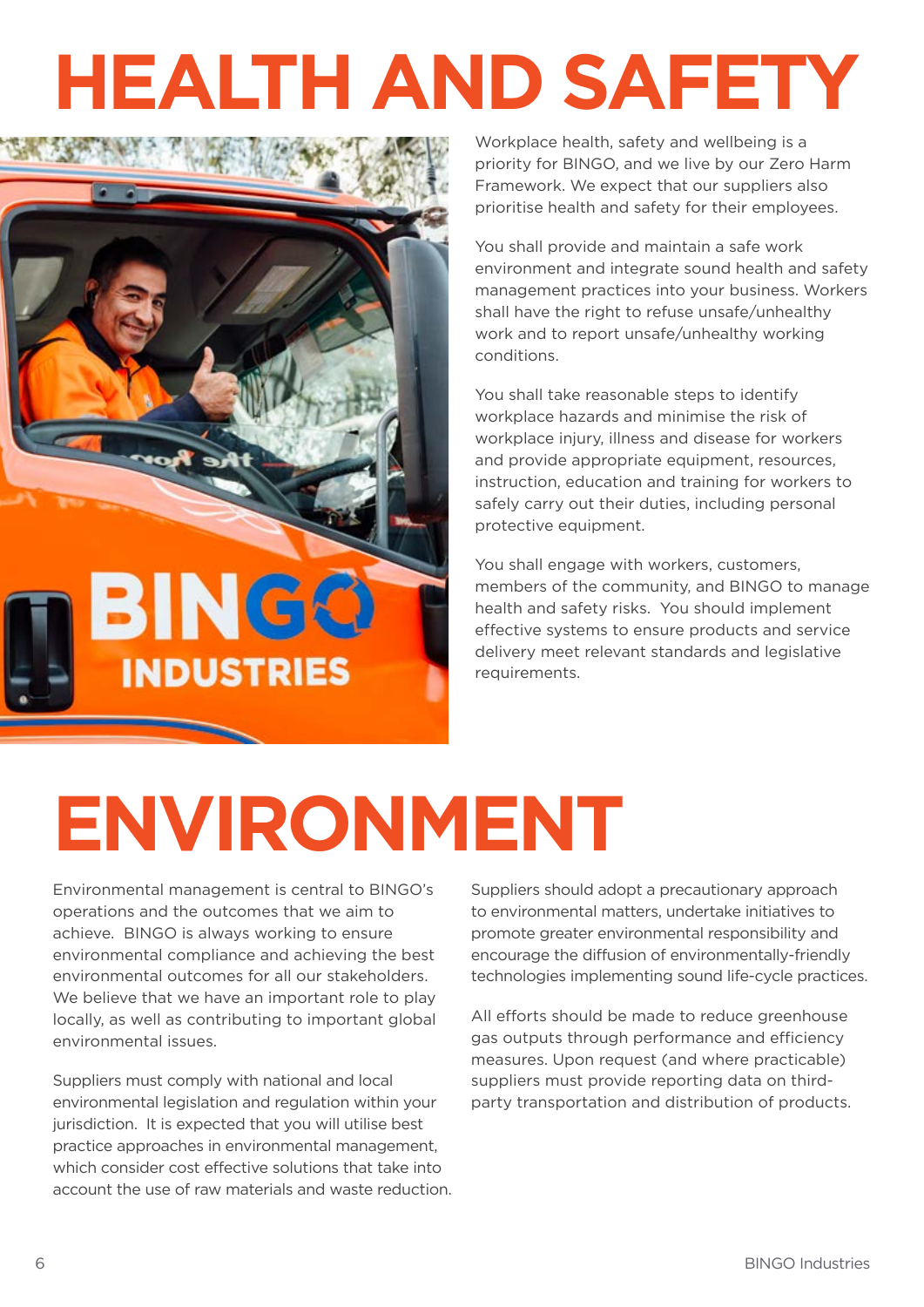## **GOVERNANCE AND INTEGRITY**

#### **Conflicts of interest**

Suppliers must avoid actual or perceived conflicts of interests with any BINGO representative. Suppliers who are partially or wholly owned by a BINGO employee, are a relative of a BINGO employee, or who have a close personal relationship with a BINGO employee must disclose this conflict of interest or if you are believe your engagement with BINGO may create an actual or perceived conflict of interest, please contact BINGO procurement: procurement@ bingoindustries.com.au

#### **Bribery and Corruption**

You must enforce a zero-tolerance approach and implement the appropriate processes that will mitigate corruption in any form, including bribery, extortion, kickbacks, facilitation payments and improper private or professional benefits to customers, agents, contractors, suppliers or other business partners. Suppliers should not offer anything of value, including discounts, gifts or benefits on BINGO's behalf to any government official or their intermediaries.

#### **Business Integrity**

Suppliers must behave in a fair, reasonable and ethical manner, when dealing with business partners including BINGO representatives contractors, other suppliers of products and services and prospective customers. Suppliers must possess a current business license and relevant documents required for legal operation, and ensure there are no errors or omissions in certificates, government permits and other lawful records. This includes a proactive approach and methodology to raise any areas of concern including but not limited to breaches of relevant law and regulations. Where a supplier has witnessed misconduct within BINGO's operations. they are encouraged to speak up. Suppliers can speak up through the usual channels of escalation, through the procurement team or their BINGO representative, or may choose to speak up through BINGO's Speak Up Hotline. The details of BINGO's Speak Up Hotline can be found on BINGO's website.

#### **Intellectual Property**

Suppliers shall respect intellectual property rights and safeguard customer information. Suppliers shall manage technology and know-how in a manner that protects any intellectual property rights.

#### **Management Systems**

BINGO believes that maintaining sound management systems is key to promoting social and environmental well-being within our supply chain. BINGO holds its suppliers accountable to the standards set out in this Code and suppliers should implement or maintain, as applicable, management systems that: facilitate compliance with this Code and the law; identify and mitigate related operational risks; and facilitate continuous improvement.

#### **Performance Reporting**

As a listed company, BINGO has an obligation to report to shareholders and the market on its sustainability performance. At times, we may request social and environmental performance data from our suppliers as part of our corporate reporting process. Where this information is available, we expect suppliers to provide this information in a transparent, accurate and honest manner. We encourage our suppliers to incorporate management of, and reporting on, the progress of their internal sustainability plans, diversity initiatives and workplace practices and policies. These reports should be provided to BINGO if available, and upon request.

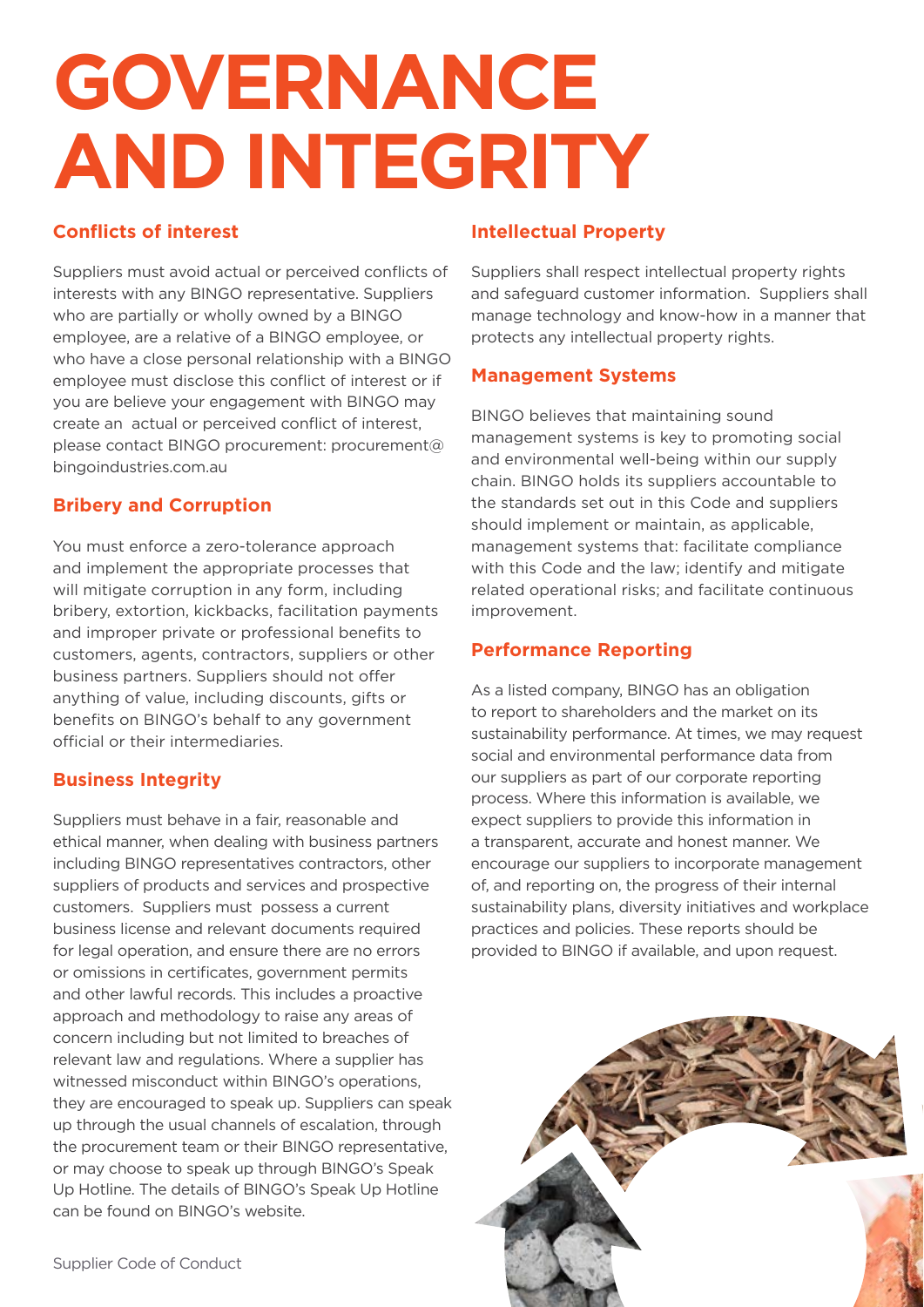

#### **Information Sharing**

BINGO's expectation of its suppliers in the context of sustainability is that they use their influence to engage with their own suppliers to achieve the objectives outlined in this Code.

BINGO has a framework in place to assess the social and environmental performance of our suppliers. We ask suppliers to provide us with information about how they manage the social and environmental issues associated with their business as a standard part of our tender process. In addition to this, BINGO may at times also conduct regular contract reviews. This includes how suppliers identify and manage risks to their business, whether they have systems to minimise their environmental impact, details of their employment and health and safety practices and how they engage with their internal management, customers and community.

#### **Monitoring and Evaluation**

BINGO seeks to work with suppliers who have embedded similar principles to manage their own suppliers' environmental and social performance to ensure they meet the minimum requirements as detailed in this Code.

To the extent that a supplier has any concerns with the requirements of this Code or believes that they could potentially be in breach of any aspect of this Code, it is the supplier's obligation and responsibility to proactively inform BINGO of these risks or issues by contacting:

**[procurement@bingoindustries.com.au](mailto:procurement%40bingoindustries.com.au?subject=Supplier%20Contact)**.

BINGO may make requests for you to demonstrate compliance with this Code and potentially selfaudit and provide results. BINGO may, from time to time, conduct onsite evaluations and inspections of its supplier facilities, and those of their subcontractors supporting BINGO's operations, to review progress and compliance against this Code. BINGO also reserves the right to trigger third party audits on the supplier to ensure that you comply the principles outlined in this code. Suppliers must be transparent with their policies, processes, and records to BINGO and affiliated partners. Suppliers must allow assessor(s) full access to its facility premises, workers, and records if requested. Suppliers shall not interfere with assessor(s) during the worker interview process.

#### **Further Information**

For any direction in relation to this Code, and/or to update Bingo on initiatives that the supplier has implemented, please contact BINGO Procurement at **[procurement@bingoindustries.com.au](mailto:procurement%40bingoindustries.com.au?subject=Supplier%20contact)**.